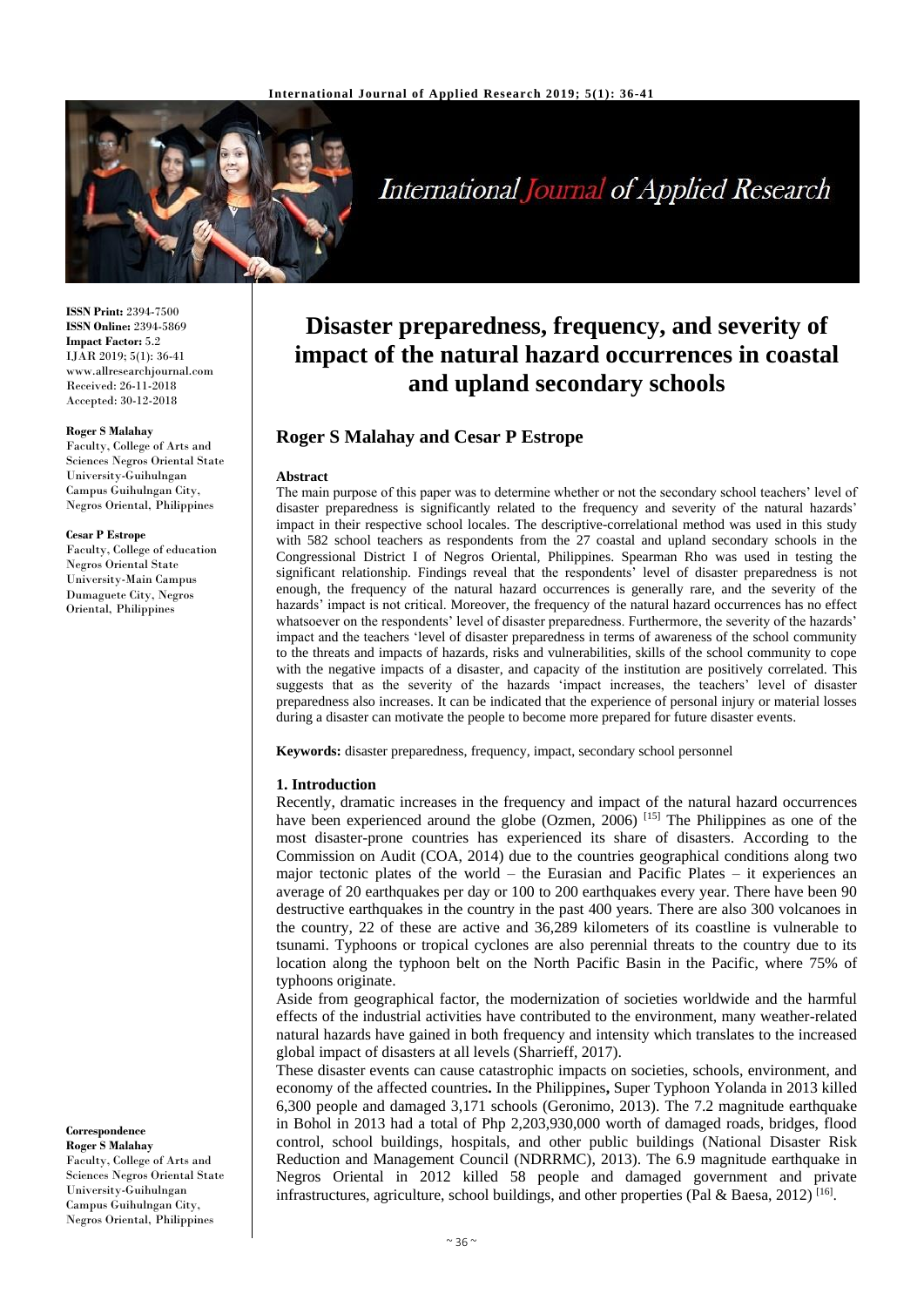In other countries, data from Southeast Asian Ministers of Education Organization (SEAMEO, 2014)<sup>[17]</sup> showed that Cambodia experienced extreme floods making academic institutions inaccessible and causing students to drop out. Malaysia's monsoon season likewise affects schools in the country. In Indonesia, more than 70% of schools were found to be prone to earthquake.

Disaster occurrences greatly disrupt the education process in various ways, with human losses and injuries, social upheaval, school property damages and closings, and sometimes with students having to leave school for long periods in the recovery period (Federal Emergency Management Agency (FEMA), 2007)<sup>[6]</sup>. They deprive the students of their right to a continuous quality basic education in a safe environment and threaten the lives of children, their families, and education personnel (Department of Education, 2012)<sup>[2]</sup>.

School preparedness is always the best way to face future disasters to make sure that in the event of a catastrophe, the loss of life is at very least minimal (Smart Schools Program, 2012) [19] . Preparedness planning should be based on accurate knowledge of the threat.Part of knowing the threat means understanding the basic characteristics of these hazards, such as speed of onset, scope and duration of impact, and potential for producing casualties and property damage (Lindell & Perry, 2008)<sup>[11]</sup>. Preparedness must start with knowing the facts first (Sutton &Tierney, 2006) [20]. It is based on a good risk analysis (United Nations Office for the Coordination of Humanitarian Affairs (UN-OCHA), 2013) [22] .

Some researches indicate a correlation between disaster preparedness and severity of previous disaster experience. Espina and Calleja  $(2015)^{5}$  claim that the severity of previous disaster experience and risk perception predict disaster preparedness. Further, it shows that people who experienced more losses and damage from previous disasters seemed to prepare more for disasters. The study of Sharrieff  $(2017)$  <sup>[18]</sup> shows that how well the negative impacts of a disaster event is handled by the community has much to do with the severity of the impact and the level of preparedness and resilience of the subject impacted.

It is in this context that this study was undertaken. The correlation of the secondary school teachers' level of disaster preparedness to the frequency and severity of the hazards' impact can be used as basis for appropriate interventions to reduce the impacts of disaster and improve the level of disaster preparedness of the school communities.

# **Statement of the Problem**

The Philippines has suffered from an inexhaustible number of deadly typhoons, earthquakes, volcano eruptions, and other disasters. People must have learned from these disaster events to become more prepared for disasters. It is in this light that the researcher felt the need to test whether or not the secondary school teachers' level of disaster preparedness

is significantly related to the frequency and severity of the hazards' impact.

Specifically, this study answers the following questions:

- 1. What is the frequency of the natural hazard occurrences experienced by the secondary school teachers in their respective school locales?
- 2. What is the severity of the hazards' impact?
- 3. What is the secondary school teachers' level of disaster preparedness in their respective school locales in terms of:
	- 1. awareness of the school community to the threats and impacts of hazards, risks, and vulnerabilities;
	- 2. skills of the school community to cope with the negative impact of a disaster;
	- 3. capacity of the institution;
	- 4. school disaster preparedness plans and policies; and
	- 5. partnership among all stakeholders?
- 4. Is there a significant relationship between the frequency of the natural hazard occurrences and the teachers' level of disaster preparedness?
- 5. Is there a significant relationship between the severity of the hazards 'impact and the teachers' level of disaster preparedness?

# **Research Hypothesis**

- **Ho1:** There is no significant relationship between the frequency of the natural hazard occurrences and the secondary school teachers' level of disaster preparedness.
- **Ho2:** There is no significant relationship between the severity of the hazards' impact and the secondary school teachers' level of disaster preparedness.

# **Methodology**

This is a descriptive-correlational study utilizing the survey method in the gathering of data. It is correlational as it goes to the extent of determining the association between two or more variables. It is descriptive since it describes the secondary school teachers 'level of disaster preparedness, the frequency, and severity of the hazards 'impact.

The research was conducted in 27 secondary schools offering Science, Technology, Engineering, and Mathematics (STEM) and General Academic Strand (GAS) in their senior high school based on the database of the Department of Education in 2016 in the first congressional district of Negros Oriental. The respondents of this study are the 582 secondary school teachers who willingly participated in the survey.

Spearman Rho was used in testing the significant relationship between the respondents' level of disaster preparedness and their frequency of experience and the severity of the hazards 'impact. It is a statistical measure of strength and direction of the association between two ranked variables.

# **Findings**

|                        |      | Coastal Schools (n=15) |      | Upland Schools $(n=12)$ |                         |                    |      |  |
|------------------------|------|------------------------|------|-------------------------|-------------------------|--------------------|------|--|
| <b>Natural Hazards</b> | wī   | <b>Description</b>     | wī   | <b>Description</b>      | Over-all w <del>x</del> | <b>Description</b> | Rank |  |
| 1. Earthquake          | 3.74 | Often                  | 3.58 | Often                   | 3.66                    | Often              |      |  |
| 2. Typhoon             | 4.20 | Often                  | 4.25 | More Often              | 4.22                    | More often         |      |  |
| 3. Flood               | 3.17 | Sometimes              | 2.61 | Sometimes               | 2.89                    | Some-times         |      |  |
| 4. Landslide           | 2.20 | Rarely                 | 2.23 | Rarely                  | 2.22                    | Rarely             |      |  |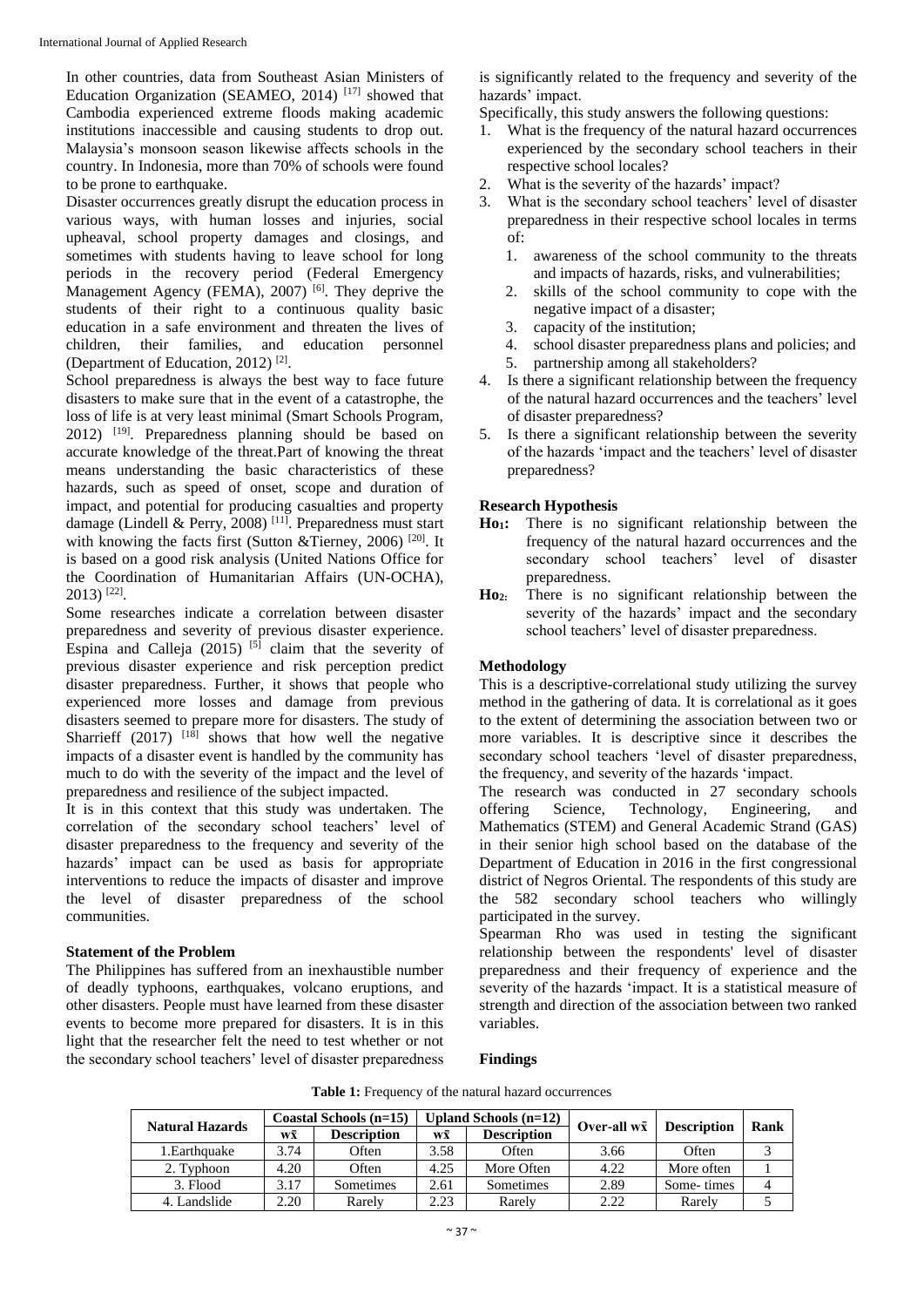| 5. Thunder Storm     | 3.91 | Often  | 3.80 | Often  | 3.86 | Often  |  |
|----------------------|------|--------|------|--------|------|--------|--|
| 6. Volcanic Eruption | .36  | Never  | .60  | Never  | 1.48 | Never  |  |
| 7. Storm Surge       | .48  | Never  | .24  | Never  | 1.36 | Never  |  |
| 8.Tornado            | .27  | Never  | .18  | Never  | 1.22 | Never  |  |
| 9. Tsunami           | .29  | Never  | .09  | Never  | 1.19 | Never  |  |
| Over-all $w\bar{x}$  | 2.51 | Rarely | 2.40 | Rarely | 2.46 | Rarely |  |

#### **Legend:**

| <b>Range of Values</b> | <b>Verbal Interpretation</b> |
|------------------------|------------------------------|
| $4.21 - 5.00$          | More Often                   |
| $3.41 - 4.20$          | Often                        |
| $2.61 - 3.40$          | Sometimes                    |
| $1.81 - 2.60$          | Rarely                       |
| $1.00 - 1.80$          | Never                        |

The results from table 1 show that typhoon is the most frequent natural hazard experienced by the coastal and upland secondary school teachers. It is followed by thunderstorm, and earthquake respectively. However, other calamities were never experienced by the respondents. Further, the result of this study shows the rare occurrences of the calamities in general.

The findings of this study suggest the strict and regular implementation of school disaster preparedness measures whether the occurrences of the calamities are frequent or not for the school community to be ready all the time in times of disaster events. Moreover, the result is confirmed by EM DAT: The International Disaster Database from 1990-2014 which cited typhoon as the most frequent natural hazard in the Philippines.

The Philippines is highly susceptible to typhoon and earthquake due to its location along the typhoon belt on the North Pacific Basin in the Pacific and along two major tectonic plates of the world (COA, 2014). Thunderstorms also occur frequently in the country due to its location near the equatorial zone (Department of Education, 2008)<sup>[3]</sup>.

| Table 2: Severity of the hazards' impact |  |
|------------------------------------------|--|
|------------------------------------------|--|

| <b>Natural Hazards</b> |      | Coastal Schools (n=15) |                      | Upland Schools $(n=12)$ | Over-all $w\bar{x}$ | <b>Description</b> | Rank |  |
|------------------------|------|------------------------|----------------------|-------------------------|---------------------|--------------------|------|--|
|                        | wx   | <b>Description</b>     | w $\bar{\mathbf{x}}$ | <b>Description</b>      |                     |                    |      |  |
| 1. Earthquake          | 3.13 | Moderate               | 2.67                 | Moderate                | 2.90                | Moderate           |      |  |
| 2. Typhoon             | 2.69 | Moderate               | 2.64                 | Moderate                | 2.67                | Moderate           | 2    |  |
| 3. Flood               | 2.37 | Negligible             | 1.85                 | Negligible              | 2.11                | negligible         | 4    |  |
| 4. Landslide           | 1.85 | Negligible             | 1.76                 | none                    | 1.81                | Negligible         | 5    |  |
| 5. Thunder Storm       | 2.17 | Negligible             | 2.31                 | Negligible              | 2.24                | Negligible         | 3    |  |
| 6. Volcanic Eruption   | 1.00 | None                   | 1.28                 | None                    | 1.14                | None               | 7    |  |
| 7. Storm Surge         | 1.19 | None                   | 1.00                 | None                    | 1.10                | None               | 8    |  |
| 8.Tornado              | 1.31 | None                   | 1.30                 | None                    | 1.31                | None               | 6    |  |
| 9. Tsunami             | 1.11 | None                   | 1.00                 | none                    | 1.06                | None               | 9    |  |
| Over-all $w\bar{x}$    | 1.87 | Negligible             | 1.76                 | None                    | 1.82                | Negligible         | 5    |  |

#### **Legend:**

| Interpretation | <b>Range of Values</b> | <b>Verbal</b> |  |
|----------------|------------------------|---------------|--|
| $4.21 - 5.00$  | Catastrophic           |               |  |
| $3.41 - 4.20$  | Critical               |               |  |
| $2.61 - 3.40$  | Moderate               |               |  |
| $1.81 - 2.60$  | Negligible             |               |  |
| $1.00 - 1.80$  | None                   |               |  |
|                |                        |               |  |

The findings from table 2 reveal that the hazards' impact to the coastal and upland school communities is generally not critical. Only earthquake and typhoon are rated with moderate severity of impact. This suggests that the vulnerability factors of these calamities have to be addressed accordingly to reduce their impact. Moreover, the preparedness measures on typhoons and earthquakes can be given more attention and priority by the school authorities without compromising the disaster preparedness efforts of other natural hazards. Further, this study is supported by the finding of EM DAT: International disaster database in terms of ranking which shows typhoon as the most disastrous disaster that affected the Philippines based on Typhoon Yolanda (Haiyan) in 2013<sup>[9]</sup>.

**Table 3:** Respondents' level of disaster preparedness

| <b>Disaster Preparedness Criteria</b>                                                                  |      | Coastal Schools (n=15) |                      | Upland Schools $(n=12)$ | Over-          | Des-            |
|--------------------------------------------------------------------------------------------------------|------|------------------------|----------------------|-------------------------|----------------|-----------------|
|                                                                                                        | wx   | <b>Description</b>     | w $\bar{\mathbf{x}}$ | <b>Description</b>      | all $w\bar{x}$ | <b>Cription</b> |
| Awareness of the school community to the threats and<br>impacts of hazards, risks, and vulnerabilities | 3.29 | Satisfactory           | 3.11                 | Satisfactory            | 3.20           | Satisfactory    |
| Skills of the school community to cope with the<br>negative impacts of a disaster                      | 3.12 | Satisfactory           | 3.00                 | Satisfactory            | 3.06           | Satisfactory    |
| Capacity of the institution                                                                            | 3.29 | Satisfactory           | 3.18                 | Satisfactory            | 3.24           | Satisfactory    |
| School disaster preparedness plans and policies                                                        | 3.28 | Satisfactory           | 3.11                 | Satisfactory            | 3.20           | Satisfactory    |
| Partnership among all stakeholders                                                                     | 3.26 | Satisfactory           | 3.06                 | Satisfactory            | 3.16           | Satisfactory    |
| Over-all $w\bar{x}$                                                                                    | 3.25 | Satisfactory           | 3.09                 | Satisfactory            | 3.17           | Satisfactory    |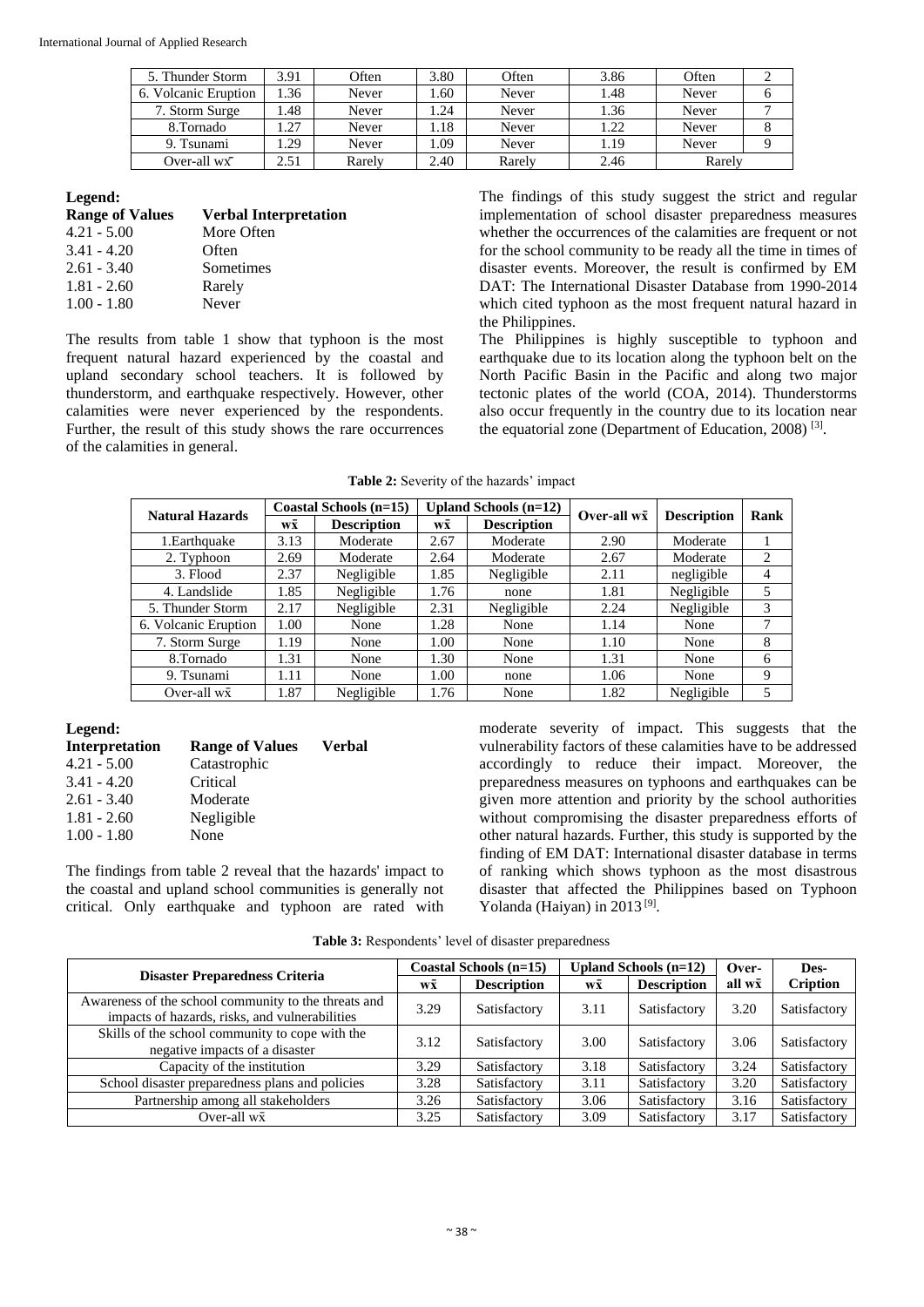International Journal of Applied Research

| Legend                 |                              |
|------------------------|------------------------------|
| <b>Range of Values</b> | <b>Verbal Interpretation</b> |
| $4.21 - 5.00$          | Outstanding                  |
| $3.41 - 4.20$          | Very Satisfactory            |
| $2.61 - 3.40$          | Satisfactory                 |
| $1.81 - 2.60$          | Fair                         |
| $1.00 - 1.80$          | Poor                         |

As disclosed in table3, the respondents' level of disaster preparedness is not enough since the preparedness measures are only done sometimes. This is strengthened by some related studies. Viloria, Mammon, Escuadra, Anaya, and Landong  $(2014)$ <sup>[23]</sup> found out that most barangays in Iligan City are unprepared to disasters due to lack of budget, lack of information, and ignorance of the residents which

apparently resulted to negligence. Further, the study of Galindo, Villanueva, and Enguito  $(2014)$  [8] showed that government and non-government organizations in Ozamiz City were not adequately prepared for natural disasters due to lack of knowledge, expertise, funds, equipment, leadership, and coordination. Another study of Labrague, Yboa, McEnroe–Petitte, Lobrino, and Brennan  $(2015)^{-[10]}$ revealed that nurses in Catbalogan, Samar were not sufficiently prepared for disasters nor were they aware of disaster management protocols in the workplace.

The findings suggest that the school authorities have to seriously improve the implementation of the disaster preparedness measures to prepare the school community for future disaster events.

**Table 4:** Correlation between the frequency of the natural hazard occurrences and the respondents' level of disaster preparedness

| <b>Frequency of the Natural Hazard Occurrences</b><br>versus the Respondents' Level of Disaster<br>preparedness Criteria | rho     | Verbal<br><b>Interpretation</b> | <b>P-Value</b><br>$\alpha = 0.05$ | <b>Decision</b> | <b>Remarks</b>                  |
|--------------------------------------------------------------------------------------------------------------------------|---------|---------------------------------|-----------------------------------|-----------------|---------------------------------|
| A. Awareness of the School Community to the Threats<br>and Impacts of Hazards, Risks, and Vulnerabilities                | $-.023$ | Slight<br>Correlation           | .909                              | Accept $H01$    | Relationship is Not Significant |
| B. Skills of the School Community to Cope<br>with the Negative Impact of a Disaster                                      | .230    | Low Correlation                 | .248                              | Accept $H_{01}$ | Relationship is Not Significant |
| C. Capacity of the Institution (Non-Structural)                                                                          | .232    | Low Correlation                 | .245                              | Accept $H01$    | Relationship is Not Significant |
| D. Capacity of the Institution (Structural)                                                                              | .237    | Low Correlation                 | .234                              | Accept $H01$    | Relationship is Not Significant |
| E. School Disaster Preparedness Plans and Policies                                                                       | .243    | Low Correlation                 | .221                              | Accept $H01$    | Relationship is Not Significant |
| F. Partnership Among All Stakeholders                                                                                    | .260    | Low Correlation                 | .190                              | Accept $H01$    | Relationship is Not Significant |

#### **Legend:**

| $r_s$ -value      | <b>Interpretation</b>       |
|-------------------|-----------------------------|
| $\pm$ < 0.20      | $\pm$ slight correlation    |
| $\pm 0.20 - 0.39$ | $\pm$ low correlation       |
| $\pm 0.40 - 0.59$ | ±moderate correlation       |
| $\pm 0.60 - 0.79$ | ±high correlation           |
| $±0.80-1.00$      | $\pm$ very high correlation |

Data from table 4 reveal that the frequency of the natural hazard occurrences and the respondents' level of disaster preparedness are not significantly related. This indicates that the frequency of the natural hazard occurrences is not a predictor on the respondents' level of disaster preparedness. It is recommended that whether the natural hazard occurrences are frequent or not. the school disaster preparedness measures must be regularly complied.

In contrast, many studies imply the high positive correlation between the past experience and disaster preparedness. Friedman, Rose, and Koskan's Study (as cited in Mohammad-pajooh & Ab. Aziz, 2014)<sup>[7, 12]</sup> reveals that past

experience can increase the preparedness to a natural disaster since it influences people to gather more information about the natural disaster, it informs the individual about the probability of occurrence of similar events in the future and as a result it brings better judgment toward natural disaster preparedness recovery.

On the other hand, minor studies justify the result of this study. Paton, Jhonsto and Bebbington  $(2001)$ <sup>[13]</sup> reveal that past experience does not always enhance disaster preparedness of individuals. Further, Lindell and Whitney's study (as cited in Mohammad-pajooh & Ab. Aziz, 2014) [7, 12] discloses that experience to disaster might not always directly affect preparedness but its indirect effect has been proven by several studies and it has shown to be one of the preparedness determinants. Moreover, the past experience can be used by the government as a basis to improve the response and preparedness of individuals to future disasters according to the findings of Said, Ahmadun, Mahmud and Abas (as cited in Mohammad-pajooh & Ab. Aziz, 2014)<sup>[7,</sup> 12] .

| Severity of Hazards' Impact versus the Respondents' Level of Disaster<br><b>Preparedness Criteria</b>     | rho  | <b>Verbal</b><br>Interpretation | <b>P-Value</b><br>$\alpha = 0.05$ | <b>Decision</b>        | <b>Remarks</b>                     |
|-----------------------------------------------------------------------------------------------------------|------|---------------------------------|-----------------------------------|------------------------|------------------------------------|
| A. Awareness of the School Community to the Threats and Impacts of<br>Hazards, Risks, and Vulnerabilities | .484 | Moderate<br>Correlation         | .010                              | Reject Ho <sub>2</sub> | Relationship is<br>Significant     |
| B. Skills of the School Community to Cope with the Negative Impact of a<br>Disaster                       | .414 | Moderate<br>Correlation         | .032                              | Reject Ho <sub>2</sub> | Relationship is<br>Significant     |
| C. Capacity of the Institution (Non-Structural)                                                           | .522 | Moderate<br>Correlation         | .005                              | Reject Ho <sub>2</sub> | Relationship is<br>Significant     |
| D. Capacity of the Institution (Structural)                                                               | .468 | Moderate<br>Correlation         | .014                              | Reject Ho <sub>2</sub> | Relationship is<br>Significant     |
| E. School Disaster Preparedness Plans and Policies                                                        | .347 | Low<br>Correlation              | .076                              | Accept Ho <sub>2</sub> | Relationship is<br>Not Significant |
| F. Partnership Among All Stakeholders                                                                     | .344 | Low<br>Correlation              | .079                              | Accept $Ho2$           | Relationship is<br>Not Significant |

**Table 5:** Correlation between the severity of hazards' impact and the respondents' level of disaster preparedness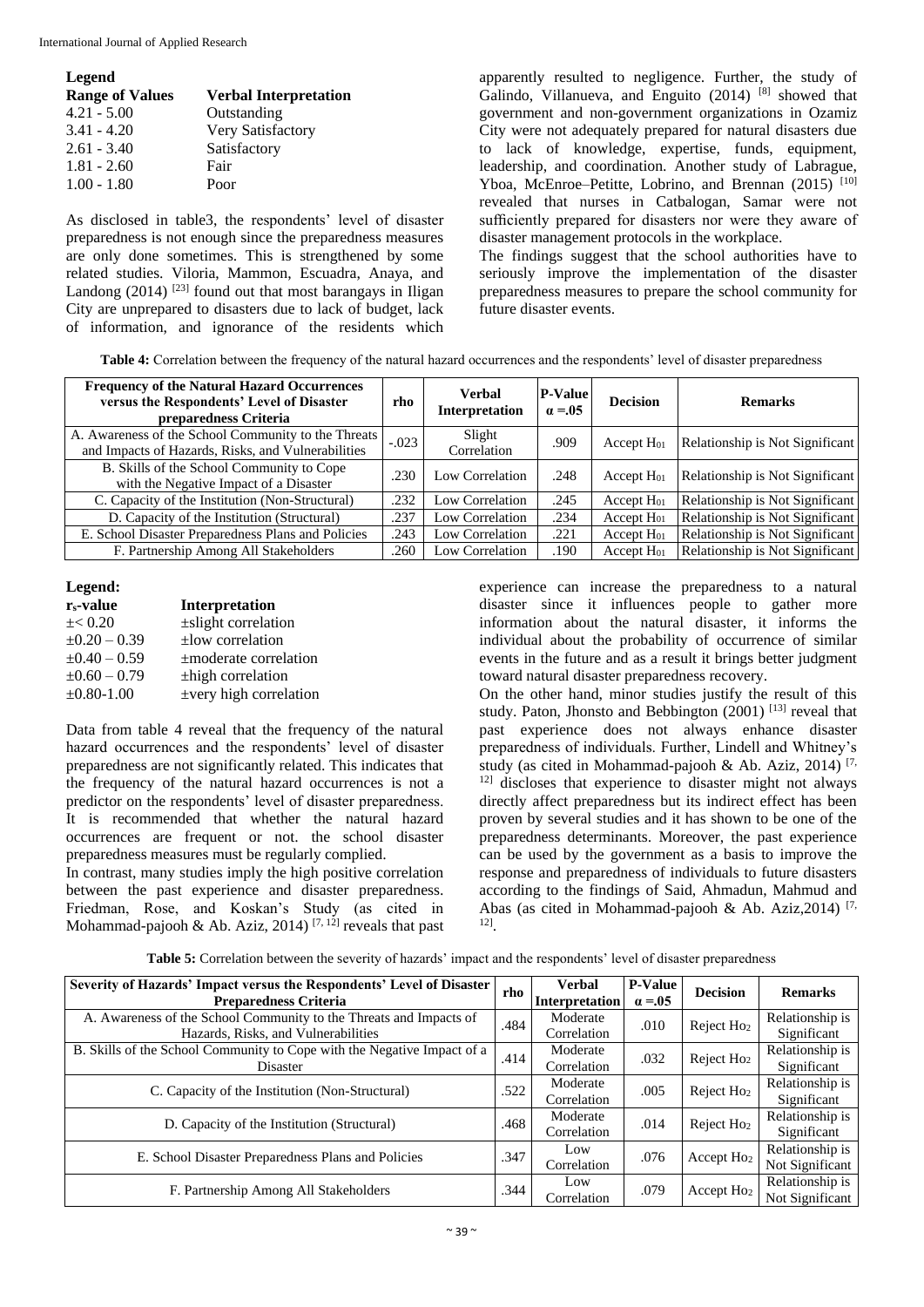| <b>Legend</b>         |                             |
|-----------------------|-----------------------------|
| r <sub>s</sub> -value | <b>Interpretation</b>       |
| $\pm$ < 0.20          | ±slight correlation         |
| $\pm 0.20 - 0.39$     | $\pm$ low correlation       |
| $\pm 0.40 - 0.59$     | $\pm$ moderate correlation  |
| $\pm 0.60 - 0.79$     | $\pm$ high correlation      |
| $\pm 0.80 - 1.00$     | $\pm$ very high correlation |

As presented in table 5, the severity of hazards 'impact and the respondents' level of disaster preparedness in terms of awareness of the school community to the threats and impacts of hazards, risks and vulnerabilities; skills of the school community to cope with the negative impacts of a disaster; and capacity of the institution are positively correlated. It implies that as the severity of hazards 'impact increases, the respondents' level of disaster preparedness also increases. This further indicates that the negative experiences during and after the natural hazard occurrences remind the school personnel to be always ready for future disasters. Intense Information drive on hazards' impacts can be done to motivate the people to be more prepared.

The findings of this study may justify the popular adage that "experience is the best teacher." The severity of hazards' impact experienced by the school personnel can make them realize the importance of preparedness.

The result of this study is strengthened by the findings of Takao, Motoyoshi, Sato, Fukuzono, Seo, and Ikeda (2004) that the degree of damage experienced in previous disasters determines preparedness. This suggests that the experience of personal injury or injury of family members, losing family members or relatives, and/or other material damages can leave a lasting imprint on the minds of people. These experiences seem to serve as reminders of the consequences of not being prepared for disasters. Further, Espina and Calleja (2015)  $[5]$  claim that people who experienced more losses and damage from previous disasters seemed to prepare more for disasters.

# **Conclusion**

The frequency of natural hazard occurrences is generally rare and the severity of the hazards' impact is not critical. The secondary school teachers 'level of disaster preparedness is not enough since the preparedness measures are only done sometimes. Further, the frequency of the natural hazard occurrences is not a predictor on the respondents' level of disaster preparedness. Furthermore, the severity of hazards' impact and the respondents' level of disaster preparedness in terms of awareness of the school community to the threats and impacts of hazards, risks and vulnerabilities, skills of the school community to cope with the negative impacts of a disaster, and capacity of the institution have positive correlations. Hence, it can be indicated that the severity of the hazards' impact can motivate the people to become more prepared for future disasters.

# **Recommendations**

Whether the natural hazard occurrences are frequent or not, the school authorities must implement the disaster preparedness measures strictly and regularly for the school community to be ready all the time in times of future disasters. The school vulnerability factors must be addressed appropriately to reduce the severity of hazards' impact. Further, the school management and the entire school

community can work together by conducting a regular needs assessment as the basis for formulating various intervention programs aimed to improve the school disaster preparedness. Moreover, regular conduct of information drive on disaster preparedness must be done by the school authorities to inform, educate, and motivate the school community to be more prepared for future disaster events.

#### **References**

- 1. Commission on Audit (COA). Assessment of disaster risk reduction and management at the local level, 2014. retrieved from http://www.coa.gov.ph
- 2. Department of Education. School Disaster Risk Reduction Manual. Retrieved from http://depedbohol.org/v2/wpcontent/uploads/2012/06/DRRM- Manual\_Booklet - 1\_Final- 1.pdf, 2012
- 3. Department of education (DepEd). Philippines Disaster Risk Reduction Resource Manual (Safer Schools Resource Retrieved from http://www.deped.gov.ph /sites/default/files/disaste%20Risk%20 Reduction%20Resource%20Manual.pd, 2008.
- 4. EM DAT. The ofda/cred international disaster database. Retrieved fromhttp://www.emdat. be/database, 2016.
- 5. Espina E, Calleja M. A social cognitive approach to disaster preparedness. Phillipine Journal of Psychology, 2015; 48(2):161-174.Retrieved from https://www.pap.org.ph/sites/default/files/pdf/PJP1502\_ Final\_7Espina\_and\_Calleja.pdf
- 6. Federal Emergency Management Agency (FEMA) for kids. How schools can become more Disaster resistant, 2007. online www.fema.gov/kids.shtm
- 7. Mohammad-pajooh E, Ab Aziz K. Investigating factors for disaster preparedness. Natural hazards and Earth Systems Sciences. Advance Journal Publication, 2014. doi:10.5194/nhessd-2-3683-2014
- 8. Galindo RP, Villanueva GV, Enguito MC. Organizational preparedness for natural disasters in Ozamiz City, Philippines. J Multidisciplinary Studies. 2014; 3(1):27-47. doi: http://dx.doi.org/10.7828/jmds.v3i1.623
- 9. Geronimo J. Yolanda damaged 3,171 schools DepEd. Rappler. Retrievedfrom htpp://www.rappler.com/moveph/issues/disast /typhoon-yolanda/44259- Nov21 deped—yolanda-update, 2013.
- 10. Labrague LJ, Yboa BC, McEnroe-Petitte DM, Lobrino LL, Brennan MB. Disaster preparedness in Philippine nurses in Catbalogan, Samar. Journal of Nursing Scholarship. 2015. Retrieved From http://onlinelibrary.wiley.

com/doi/10.1111/jnu.12186/pdf

- 11. Lindell M, Perry R. Emergency planning: improve community preparedness with these basic steps, 2008. Retrieved from the settlement of the settlement of the settlement of the settlement of the settlement of the settlement of the settlement of the settlement of the settlement of the settlement of the settlement of the settl http://www.govtech.com/em/disaster/Emergency-Planning- Improve-Community.html
- 12. Mohammad-pajooh E, Ab Aziz K. Investigating factors for disaster preparedness. Natural hazards and Earth Systems Sciences. Advance Journal Publication. 2014. doi:10.5194/nhessd-2-3683-2014
- 13. Paton D, Jhonston D, Bebbington M. Direct and vicarious experience of volcanic hazards: implications for risk perception and adjustment adoption, Australian Journal of Emergency. 2001; 15(4):58-63. Retrieved